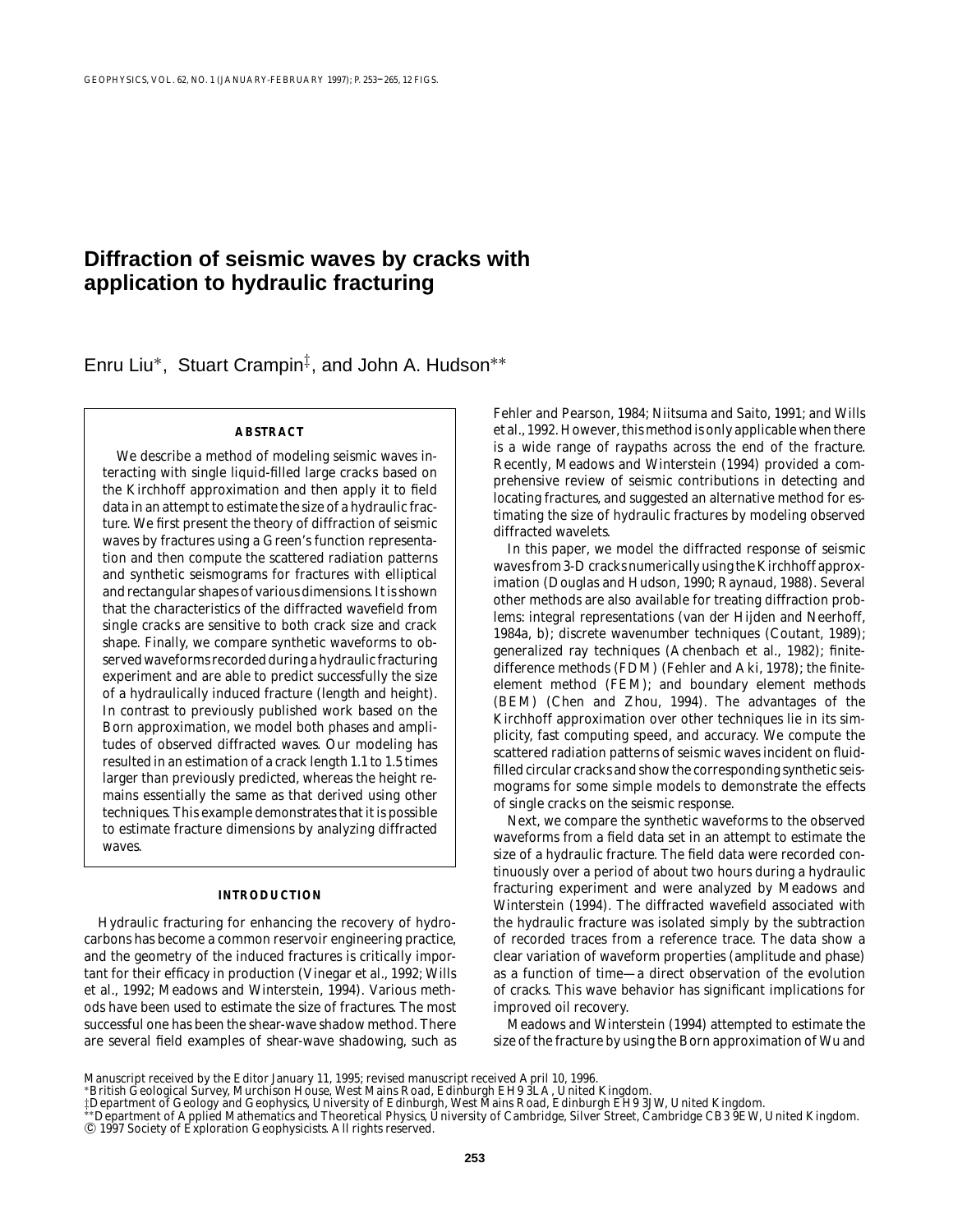Aki (1985) to match the recorded diffracted waveforms. However, they were only able to match adequately the phases of the recorded wavelets. The amplitudes of their synthetic waveforms are too small in comparison with the recorded wavelets since the Born approximation is only valid for weak scattering (Hudson and Heritage, 1981; Wu and Aki, 1985). In this paper, we use the Kirchhoff approximation, which is valid for large-scale scatterers and thus more appropriate to tackle fracture-related diffraction problems to model both the amplitudes and phases of observed waveforms. Our modeling has resulted in the estimation of a crack length about 1.1 to 1.5 times larger than previously predicted, whereas the height remains essentially the same as that derived using other techniques. This example demonstrates that careful analysis and modeling can provide accurate information about the dimensions of hydraulic fractures.

# **THE KIRCHHOFF REPRESENTATION OF THE SCATTERED WAVEFIELD**

In the presence of cracks, the total wavefield can be written as

$$
u_i(\mathbf{x}) = u_i^0(\mathbf{x}) + u_i^s(\mathbf{x}), \qquad (1)
$$

where  $u_i^0$  is the *i*th component of the incident wavefield (the wavefield in the absence of the scatterer), and  $u_i^s$  is the *i*th component of the scattered wave at point **x**. Using Green's function, Hudson (1980) and Aki and Richards (1980) give an expression for the seismic radiation from sources distributed over the surface of an internal crack or discontinuity, i.e., *u<sup>s</sup> <sup>i</sup>* is represented as a surface integral

$$
u_i^s(\mathbf{x}) = -\int_{\Sigma} [u_k(\mathbf{X})] c_{kjpq}^0 \frac{\partial G_i^p(\mathbf{x}, \mathbf{X})}{\partial x_q} n_j dS_X, \qquad (2)
$$

where  $n_i$  is the *j*th component of the normal **n** to the crack surface  $\Sigma$ , **X** is a point on the crack face,  $[u_k]$  is the *k*th displacement discontinuity across the crack in the direction of **n** (crack normal), and  $c^0_{kjpq}$  is the elastic tensor of the matrix solid, which is assumed to be isotropic in this study, and is given by

$$
c_{kjpq}^0 = \lambda \delta_{kj} \delta_{pq} + \mu (\delta_{kp} \delta_{jq} + \delta_{kq} \delta_{jp}), \qquad (3)
$$

where  $\lambda$  and  $\mu$  are the Lamé constants, and  $\delta_{ij}$  is the Kronecker delta. The Green's function  $G_i^p(\mathbf{x}, \mathbf{X})$  is the *i*th component of displacement at **x** because of a unit force in the *p*th direction at **X**, and for an isotropic full-space model is

$$
G_i^p(\mathbf{x}, \mathbf{X}) = \frac{1}{4\pi\rho} \left[ \frac{\ell_i \ell_p}{\alpha^2 r} e^{i\omega r/\alpha} + \frac{(\delta_{ip} - \ell_i \ell_p)}{\beta^2 r} e^{i\omega r/\beta} \right],
$$
\n(4)

ignoring the near-field contribution, where  $\omega$  is the angular frequency, ρ is the density, α and β are the *P*- and *S*-wave speeds, respectively, and

$$
r=|\mathbf{x}-\mathbf{X}|,
$$

and

$$
\mathbf{l} = \frac{(\mathbf{x} - \mathbf{X})}{r}.
$$
 (5)

Equation (2) provides a means of evaluating the scattered field so long as the displacement discontinuity [**u**] on the crack can be estimated accurately. The amplitudes and phases of [**u**] are unknown; in the Kirchhoff approximation, these are taken to be the same as if the crack were infinitely long; that is, the effect of the boundary is ignored.

If the incident wave is a plane wave of the form

$$
u_i^0 = q_i e^{i\mathbf{k} \cdot \mathbf{x}},\tag{6}
$$

then  $[u_i]$  can be approximately expressed as

$$
[u_i] = Q_i e^{i\mathbf{k} \cdot \mathbf{X}},\tag{7}
$$

for point **X** on the crack face, where **k** is the wavenumber vector, and the displacement discontinuity  $Q_i$  is independent of **X** and is derived in the Appendix.

Putting equations (4) and (7) into equation (2), the far-field expression for  $u_i^s$  can be divided into two parts: a scattered *P*-wave

$$
P_{u_i^S}(\mathbf{x}) = -c_{kjpq}^0 Q_k n_j \frac{i\omega}{4\pi \rho \alpha^3}
$$

$$
\times \int_{\Sigma} \ell_i \ell_p \ell_q \frac{e^{i\omega r/\alpha + i\mathbf{k} \cdot \mathbf{X}}}{r} dS_X, \qquad (8)
$$

and a scattered *S*-wave

$$
S_{u_i^S}(\mathbf{x}) = -c_{kjpq}^0 Q_k n_j \frac{i\omega}{4\pi \rho \beta^3}
$$

$$
\times \int_{\Sigma} (\delta_{ip} - \ell_i \ell_p) \ell_q \frac{e^{i\omega r/\beta + i\mathbf{k} \cdot \mathbf{X}}}{r} dS_X. \quad (9)
$$

Equations (8) and (9) are valid for any shape of crack. They can be simplified further if the distance from the crack is large compared with the size of the crack. For a circular crack of radius *a*, Hudson et al. (1996) obtained the analytic solutions for the far-field displacements, which are for *P*- and *S*-waves, respectively

$$
P \mathbf{u}^{s}(\mathbf{x}) = D_{p} \mathbf{I}^{0} \left[ \frac{\lambda}{\lambda + 2\mu} Q_{3} + \frac{2\mu}{\lambda + 2\mu} (\mathbf{Q} \cdot \mathbf{I}^{0}) \ell_{3}^{0} \right], \quad (10)
$$

and

$$
{}^{S}\mathbf{u}^{s}(\mathbf{x})=D_{s}[\ell_{3}^{0}\mathbf{Q}+\mathbf{e}_{3}(\mathbf{Q}\cdot\mathbf{l}^{0})-2\mathbf{l}^{0}\ell_{3}^{0}(\mathbf{Q}\cdot\mathbf{l}^{0})],\quad(11)
$$

where the coefficients  $D_p$  and  $D_s$  are

$$
D_p = -\left(\frac{\omega a^2}{\alpha r^0}\right) \left(\frac{i}{2}\right) \frac{J_1(\sigma_\alpha a)}{\sigma_\alpha a} e^{\frac{i\omega r^0}{\alpha}},\tag{12}
$$

and

$$
D_s = -\left(\frac{\omega a^2}{\beta r^0}\right) \left(\frac{i}{2}\right) \frac{J_1(\sigma_\beta a)}{\sigma_\beta a} e^{\frac{i\omega r^0}{\beta}},\tag{13}
$$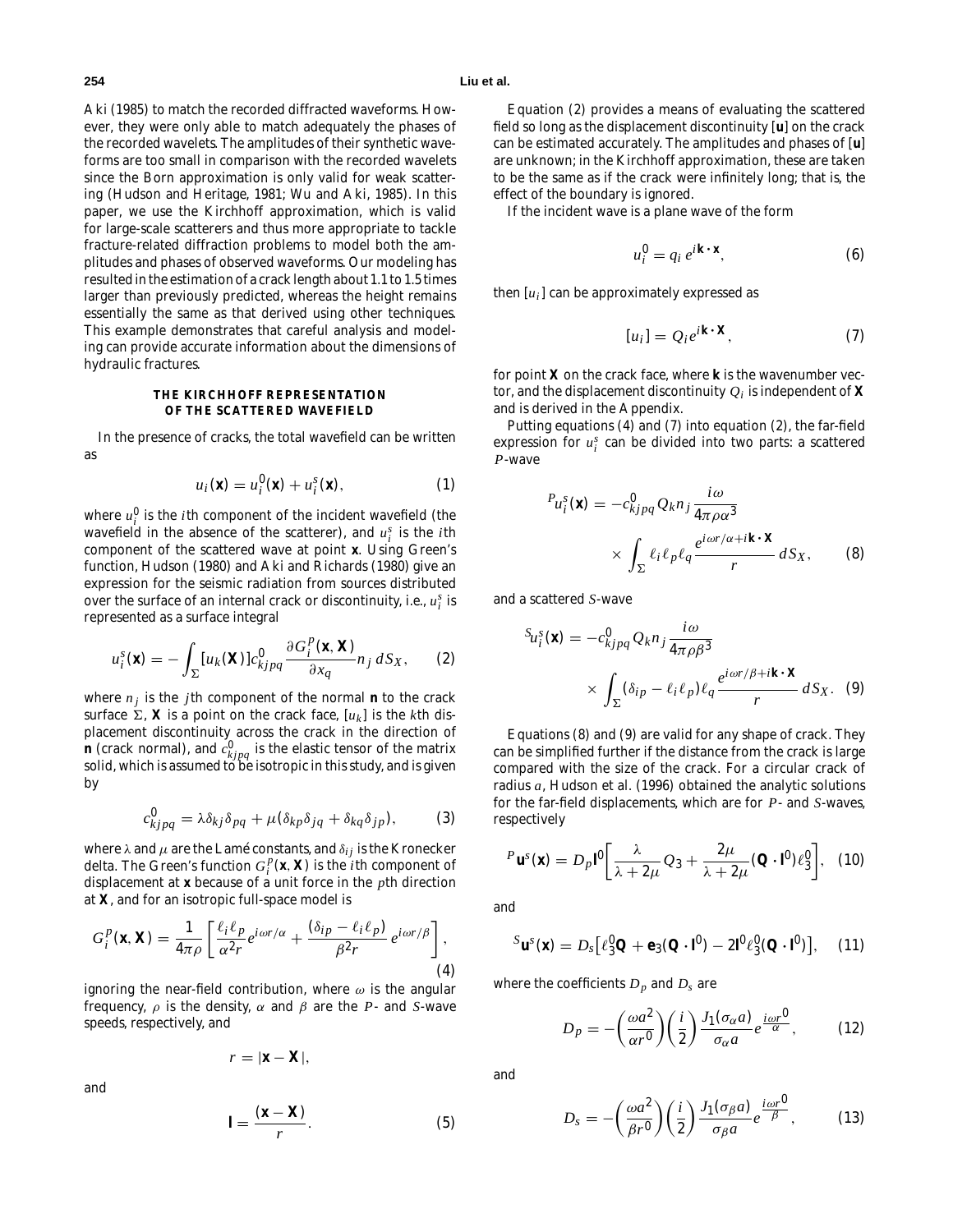where

$$
\sigma_{\alpha} = [|\mathbf{s}^{\alpha}|^2 - (s_3^{\alpha})^2]^{1/2};
$$
  
\n
$$
\sigma_{\beta} = [|\mathbf{s}^{\beta}|^2 - (s_3^{\beta})^2]^{1/2};
$$
  
\n
$$
\mathbf{s}^{\alpha} = \mathbf{k} - \mathbf{k}^{\alpha};
$$
  
\n
$$
\mathbf{s}^{\beta} = \mathbf{k} - \mathbf{k}^{\beta};
$$
  
\n
$$
\mathbf{k}^{\alpha} = (\omega/\alpha) \cdot \mathbf{l}^0;
$$
  
\n
$$
\mathbf{k}^{\beta} = (\omega/\beta) \cdot \mathbf{l}^0.
$$
  
\n(14)

 $J_1$  is the Bessel function of the first kind of first order,  $\mathbf{e}_3$  =  $(0, 0, 1)$  is the crack normal along the *z*-axis,  $r^0$  is the distance between the centroid of the crack  $\mathbf{X}^0$ , the observation point **x**, and  $I^0 = (x - X^0)/r^0$ .

# **MODELING DIFFRACTION BY CRACKS**

The Kirchhoff approximation is assumed to be valid for dimensionless *ka* greater than about 3 (Hudson et al., 1996). The displacements of scattered waves are calculated in the local coordinate system, that is, with the normal of the fracture along the *z*-axis, and *x* and *y* in the plane of cracks. A rotation will transform the displacements from the local coordinate system to the global coordinate system for a general 3-D crack configuration. The integrals in equations (8) and (9) can be easily evaluated numerically by a Gaussian quadrature formulation

(modified from Press et al., 1992). Moreover, the accuracy is guaranteed by the choice of a sufficiently small integration step.

#### **Scattered radiation patterns**

The scattered far-field radiation patterns in Figure 1 show the response of incident plane *P*- and *SV*-waves scattered from circular cracks filled with water. The computation was carried out for *ka* = 3 and 6 with a Poisson's ratio of 1/3 for the background solid (a *P*- to *S*-wave velocity ratio of 2, therefore  $k_{\beta} = 2k_{\alpha}$ ). Each radiation pattern shows the angular variation in scattering displacements. For each diagram, the left column corresponds to an incident *P*-wave and the right column to an incident *SV*-wave. Solid lines are scattered *P*-waves and dashed lines are scattered *SV*-waves. The calculation was performed for four incident angles  $\theta$  (0°, 30°, 60°, and 90° measured from the crack normal). Except when the incident angle  $\theta$  is close to 0◦, forward scattered energy is dominant. Comparing the scattered diagrams with those of a 2-D dry crack (van der Hijden and Neerhoff, 1984a), we find that they both give similar angular patterns.

# **Effects of a single circular crack**

Figure 2 gives the model geometry for the transmission and diffraction of seismic waves from a single circular crack in the sagittal plane. In the following computations, the uncracked matrix solid is assumed to be isotropic with *P*- and *S*-wave velocities  $\alpha = 3.5$  and  $\beta = 2.0$  km/s, respectively, and density



FIG. 1. Scattered far-field radiation patterns for circular cracks with *ka* = 3 and *ka* = 6 using the Kirchhoff approximation. The solid lines are for *P*-waves, and the dashed lines are for *SV*-waves. The incident angle  $\theta$  is measured from the crack normal.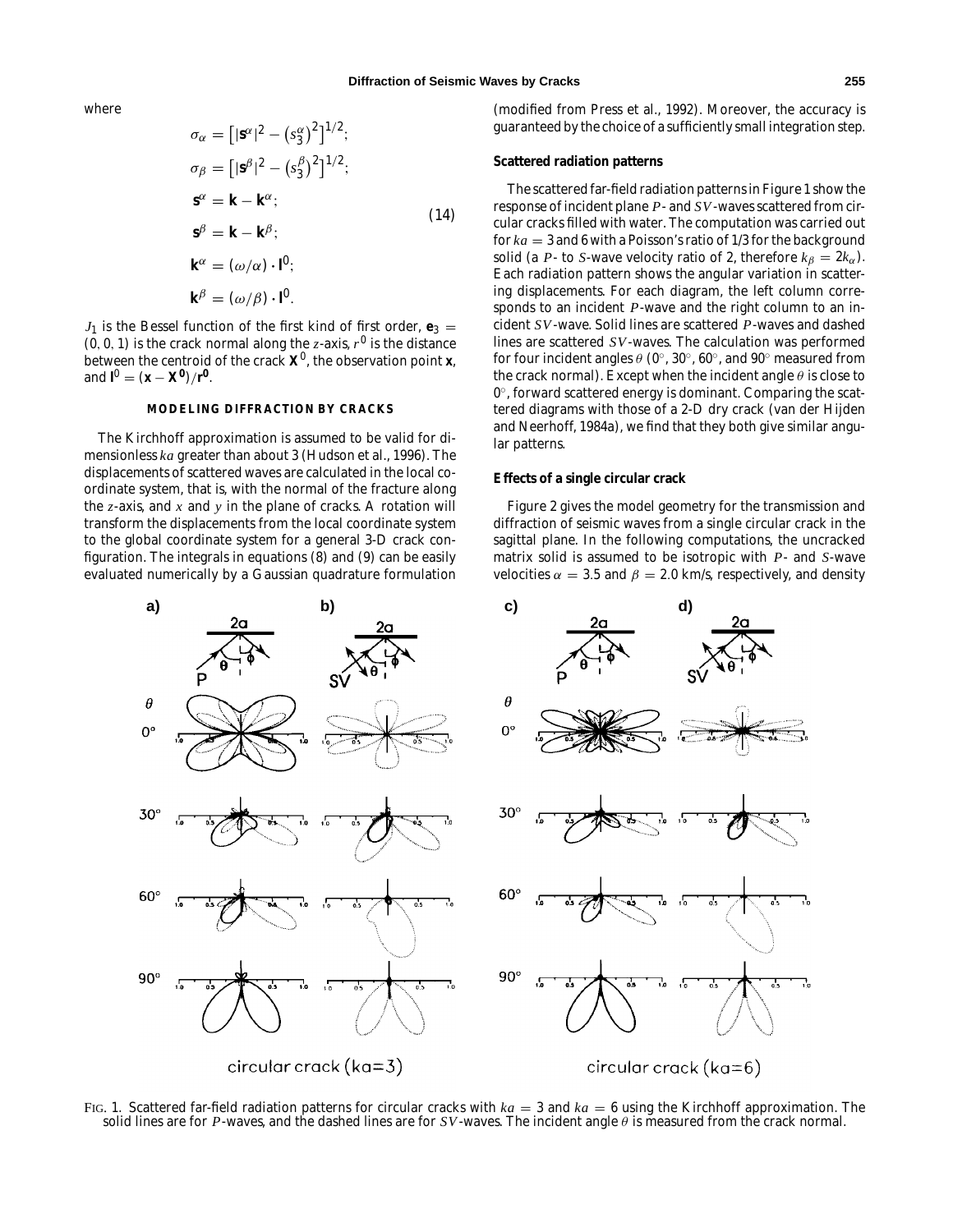$\rho = 2.3$  g/cm<sup>3</sup>. The source is a point force aligned at 45° between horizontal transverse *SH*- and radial *SV*-directions, and it will excite all three body waves in the sagittal plane. The water-filled crack has an opening of 1 cm and a radius of 15 m. To assist in the identification of various diffracted arrivals in the synthetic seismograms, the traveltimes calculated by conventional ray theory are shown in Figures 3a and 3b. All waves in the transverse (or *T* ) components are *SH*-type waves and are not explicitly referred in the following discussion. Since *S*-waves are more sensitive to the presence of cracks than *P*-waves (Crampin, 1985), we shall focus our analysis on the *S*-waves with only occasional reference to *P*-waves.

Figure 4a shows the complete three-component synthetic seismograms generated for the model in Figure 2, with a peak source frequency of 200 Hz (thus,  $k_{\alpha}a = 5.4$ , and  $k_{\beta}a = 9.4$ , or equivalently a wavelength/crack radius ratio of 1.16 and 0.67 for *P*- and *S*-waves, respectively). *R*, *T*, and *V* refer to the radial, transverse, and vertical components, respectively, as defined in Figure 2. All traces are plotted with true relative amplitudes unless specified otherwise. For comparison of relative amplitudes, Figure 4b shows the synthetic seismograms without the crack, and Figure 4c shows only the diffracted arrivals computed using the same source-receiver geometry. Different arrivals corresponding to the traveltime plots in Figure 4 can be identified using the various line types identified in Figure 3b. Only *S*-to-*S* and *S*-to-*P* wave traveltimes are drawn in Figure 4. The earlier *P*-to-*P* and *P*-to-*S* waves are not marked. The traveltimes of these expected diffracted arrivals are in good agreement with the curves in Figure 3 computed from standard ray theory. Traveltime plots, such as those in Figure 3, have proved to be useful in identifying wave types. The interference of scattered waves



and fracture interface waves (Gu et al., 1996) with direct waves is clearly evident, particularly for the geophones on the righthand side of the model where the traveltimes for various arrivals are close together. As a result of this interference pattern, the amplitudes in the middle traces (immediately below the crack) are diminished and there is a slight time lag (Figure 4a). The diffracted waves in Figure 4c are replotted in Figure 5 by subtracting the traces in Figure 4b from Figure 4a (the dashed lines will be discussed later). The waveforms are relatively simple and vary for different geophone locations. In particular, for the middle geophones, the waveforms are simpler than for geophones on either side of the model because of the interference pattern produced by the various diffracted arrivals.

#### **Effects of shapes: Elliptical and rectangular cracks**

Figure 5 compares the scattered waveforms for circular cracks (solid lines) with those for square cracks (dashed line). The diameter of the circular crack is the same as the side of



FIG. 2. Source-medium-receiver configuration used for calculating synthetic seismograms. The thick solid line in the middle denotes a water-filled circular crack with two edges marked 1 and 2, respectively. The source (*S*) is 50 m above the crack and the line of receiver (*R*) at 5 m spacing is 50 m below the crack. Radial, transverse, and vertical components are defined at the top right of the figure.

FIG. 3. Ray theoretical traveltimes for diffracted waves according to the model geometry in Figure 2. (a) *P*-wave incidence, and (b) *S*-wave incidence. The labels can be identified as follows: for example, *P Pi* refers to a *P*-wave generated by a *P* source and diffracted from the crack edge *i*; similarly, *P Si* is an *S*-wave generated by a *P* source and diffracted from the crack edge *i*; and *P* and *S* are direct *P*- and *S*-waves, respectively.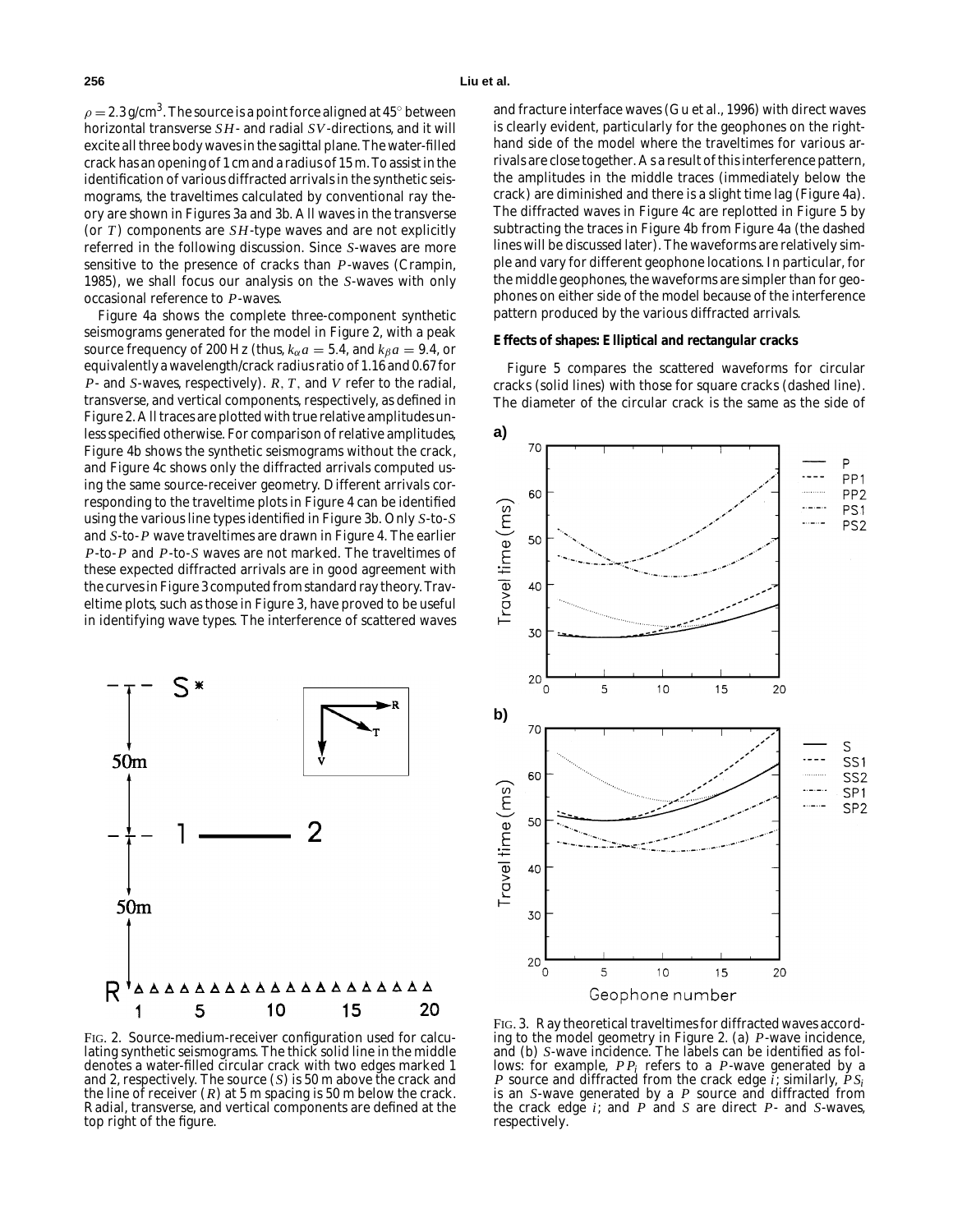the square crack. The model used is the same as that shown in Figure 2. In general, the forward scattered waveforms are similar (receivers 8 to 20), and the differences are principally in the back-scattered waveforms (receivers 1 to 7). Figure 6 shows the scattered waveforms for elliptical cracks with three different axis ratios  $b = 2a$ , 5*a*, and 10*a*, where *b* is the long axis of the ellipse, and the short axis is  $a = 15$  in the plane, as used in the previous examples. Only traces corresponding to receivers 1, 5, 10, 15, and 20 in Figure 2 are plotted. Amplitudes are vector normalized, so that the amplitudes for each group (*R*, *T* , and *V*) can be directly compared. Figure 7 shows a similar plot to Figure 6, but for rectangular cracks. Waveforms for elliptical cracks are quite different from those for rectangular cracks. One feature to note is that when the ratio *b*/*a* increases, more coda waves become visible. This is expected because scattered waves from crack boundaries will travel greater distances for a long crack than for a narrow crack, and therefore will form more pronounced coda waves. In addition, fracture interface waves may be generated (Gu et al., 1996). Another characteristic feature is that the amplitudes and phases of scattered waves vary with fracture size. This feature has been recognized by Meadows and Winterstein (1994), and will be used to estimate the dimensions of a hydraulically induced fracture in the next section.

# **APPLICATION TO FIELD DATA**

#### **The experiment and aim of this study**

Meadows and Winterstein (1994) have described the data acquisition and processing in detail, and we repeat only the information that is relevant to this study. The data were recorded by Chevron in the Lost Hills production field. Figure 8 a shows the plan view of the three boreholes, and Figure 8b is a schematic illustration of the 3-D configuration of the source, geophones, and expected fracture position in the field experiment (not to scale). The Omnipulse<sup>®</sup> airgun source was located close to borehole 11-10X. VSP data were acquired in wells 11-10X and 1-8B by three-component geophones after the hydraulic fracturing treatment in well 12-10. The data were recorded for a period of nearly two hours. In Figure 8b, the shaded rectangular



FIG. 4. Three-component synthetic seismograms corresponding to the model geometry in Figure 2: (a) with the crack, (b) without the crack, and (c) the scattered waves  $[(a - b)]$ . The ray traveltimes in Figure 3 are marked for identification. The numbers on the left correspond to geophone numbers in Figure 2.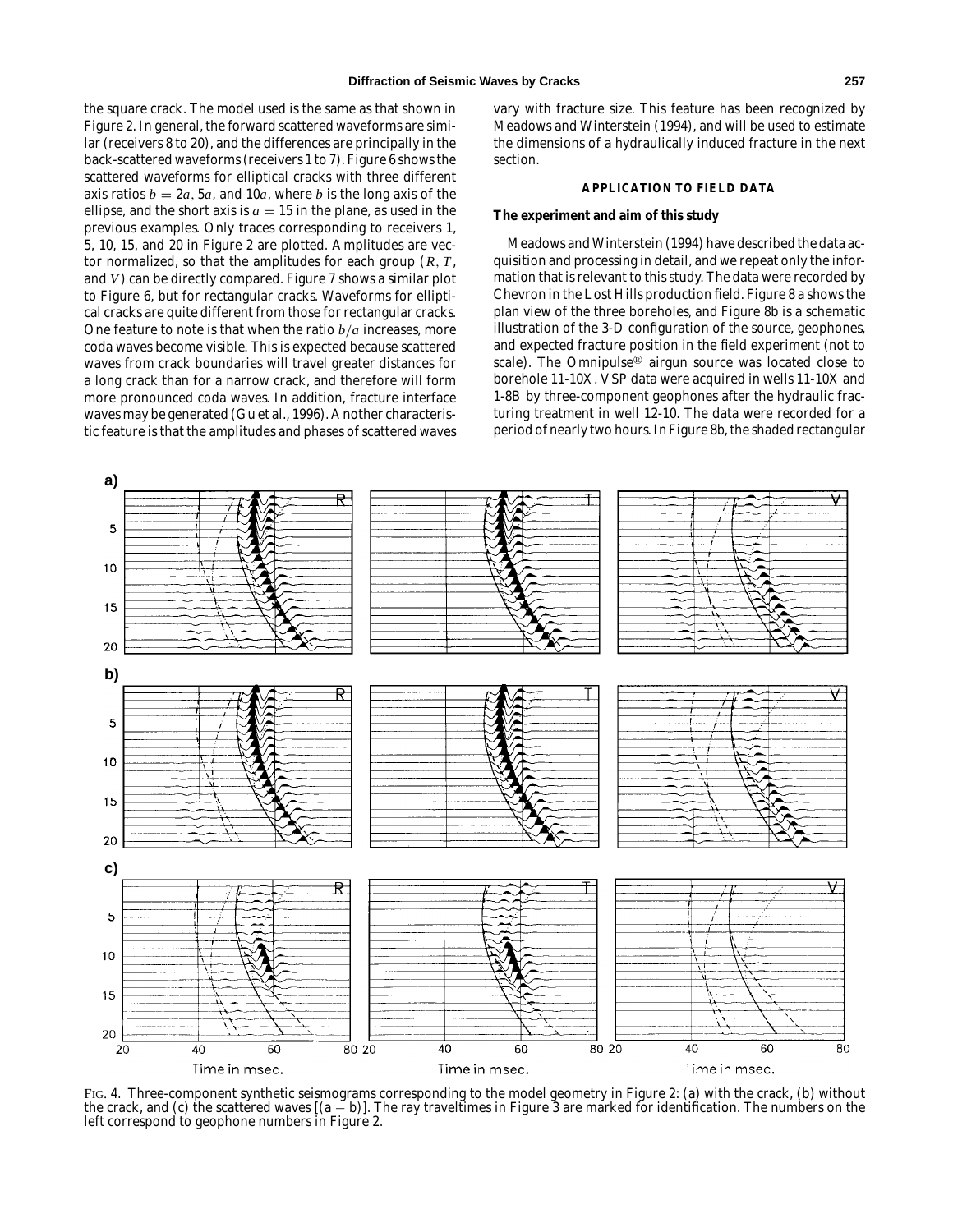area represents the expected hydraulic fracture, which is assumed to be symmetric about the borehole. The angle  $\theta$  is the fracture deviation from the vertical, and  $\phi$  is the fracture strike direction relative to the plane containing boreholes 1-8B and 11-10X, which is also believed to be the direction of the local maximum compressional stress. The aim of this experiment was to compare data recorded before fracturing with data recorded after fracturing at identical depths and geophone orientations. In this way, any changes seen in the data after fracturing could only be attributed to the fractures themselves, and not to differences in recording.

Meadows and Winterstein modeled the phase of diffracted waves successfully using the Born approximation. However, the amplitudes from the Born approximation are too small in comparison with the observed amplitudes of the diffracted waves. Here, we reanalyze the data and attempt to use the Kirchhoff approximation to model both the amplitude and phase of the observed diffracted waves to obtain fracture size (length and height).

### **Data analysis and summary of previous results by Meadows and Winterstein**

In this section, we summarize the results obtained by Meadows and Winterstein (1994) for their analysis of the



FIG. 5. Comparison of scattered waveforms for a circular crack (solid lines) that is an enlargement of Figure 4c, and a square crack (dashed lines). Model geometry as in Figure 2. The numbers on the vertical axis correspond to the geophone numbers in Figure 2.

diffracted wavefields. They found that the vertical seismic profile (VSP) data recorded in well 11-10X before and after hydraulic fracturing showed very little difference, whereas the data recorded in well 1-8B showed transient effects on all four components. These variations with time diminish over about one hour, after which the waveforms return to those observed before the hydraulic fracture. After a four-component Alford rotation (Tatham and McCormack, 1991, 156), the transient effects are clearly seen to be confined to the shear waves on the slower *X X*-components, whereas the faster *Y Y* -components show little variation. The transient effects seen on the *X X*-component are a direct consequence of the fracturing and imply that the process principally affects the shear waves which are polarized perpendicular to the fractures for the geometry of this experiment.

The obvious explanation of the anomalies seen in the 1- 8B data is that the seismic waves which traveled from the source near well 11-10X interacted with the hydraulic fractures induced from the well 12-10 situated between 1-8B and 11- 10X (Figure 8a) and became distorted, whereas the backscattered 11-10X data were unaffected. Meadows and Winterstein (1994) interpreted the transient effects from the waves polarized perpendicular to the fractures as comprising two overlapping signals: a direct arrival and a wavelet diffracted from the fracture that arrives a short time later (approximate raypaths are given in Figure 8b). As the fracture closes, it becomes increasingly transparent to the incident wave and the scattered energy disappears.

To isolate the diffracted waves, a simple trace differencing technique was applied; the last recorded waveforms are taken to represent the reference wavelet, and are subtracted from the remaining waveforms. The results are reproduced in Figure 9 for the *X X*-components (after Meadows and Winterstein). From Figure 9, it can be seen clearly that the diffracted energy disappears within about an hour after the shut-in. In addition, the arrival time of the residual wavelets consistently lags behind that of the direct arrivals by about a half period (25 ms). The residual wavelets are smaller in amplitude than the incident wavelet and display very little of the wavelet broadening present before subtraction. The residual wavelets, however, are not simply the duplicate of the incident waves, but appear to be slightly phase-rotated.

A Born approximation (Wu and Aki, 1985) was used by Meadows and Winterstein (1994) to match the waveforms of the diffracted waves. The fracture was modeled as a rectangular surface of point scatters. The scattered waves from each point scatter are then summed to obtain the total scattered waves. Though they are able to match the phase of the diffracted waves well by adjusting the size of the initially predicted fracture, the amplitudes of the scattered waves are not adequately matched. Meadows and Winterstein also find that the phase is not sensitive enough to the fracture size to obtain any decisive results. They finally estimate that the fracture length is no more than half of the predicted propped length (173 m) and the height is no more than twice the predicted propped height (66 m). The predicted propped height  $H_{\text{predicted}} = 66$ m is measured from radioactive tracers, and the predicted propped length *L*predicted = 170 m is calculated from the Kristianovich-Geertsma-deKlerk 2-D model (Geertsma and deKlerk, 1969). Note that *Y Y* -components, or *SH*-waves polarized parallel to the fracture, were not modeled by Meadows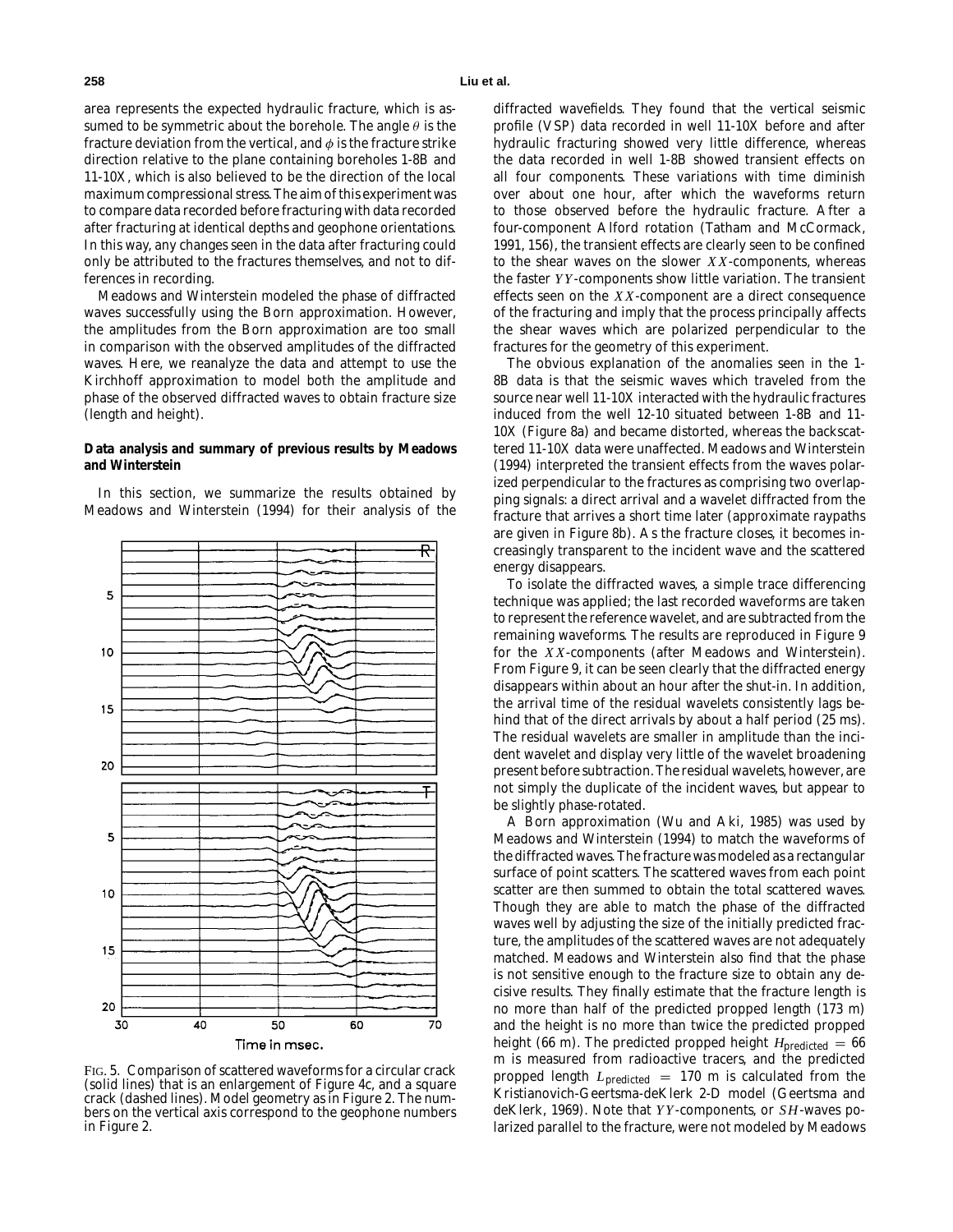and Winterstein, nor did they show any residual arrivals from the *Y Y* -component as they did in Figure 9 for *X X*-components or *SV*-waves polarized perpendicular to the fracture, since this energy was deemed to be insignificant.

# **Results from applying the Kirchhoff approximation**

According to Meadows and Winterstein, the dominant signal frequency is 19 Hz, and the average shear-wave velocity near the receiver is about 696 m/s. It is implied that  $k_{\beta}a = 5.7$ if we use their fracture height of 66 m, so the wavenumber requirement for the applicability of the Kirchhoff approximation is satisfied.

The source function used in the synthetic modeling is a zerophase wavelet defined as

$$
f(t) = e^{-\omega t/d} \sin(\omega t), \qquad (15)
$$

where *d* is a damping factor, and  $d = 3$  is used in this modeling. This pulse is used in order to simulate the wavelet recorded before the hydraulic fracturing treatment, and is similar to that used by Meadows and Winterstein in their modeling.

Figures 10 to 12 show several sets of modeled waveforms illustrating the effects of fracture size (height and length of a rectangular fracture) on the amplitudes and phases. The first trace in all plots is the input wavelet. The numbers on the right side of the plots indicate fracture height (first number) and length (second number). Figure 10 shows the variation in waveforms with fracture length, for a fixed height [as predicted by engineers using other methods, see Meadows and Winterstein (1994), Table 3], where the fracture is assumed to be parallel to the source and geophone. Figure 11 shows a similar plot to Figure 10, but "true" fracture orientations estimated by Meadows and Winterstein are considered as shown in Figure 8b, i.e.,  $\theta = 7^\circ$  and  $\phi = 3^\circ$  [given in Meadows and Winterstein (1994), Table 3]. The amplitudes and waveforms of synthetic scattered waves vary significantly with fracture length, whereas the change in phase is less pronounced. We suggest that the fracture height can be well predicted in the field (as it is probably controlled by local lithology), but estimates of the length are usually less accurate. If we assume that the fracture height predicted by engineers (cited by Meadows and Winterstein) is correct, and model the subtle difference in phase between the first two peaks of the scattered waves, then we obtain a fracture length of about 200 to 250 m (traces 6 and 7 in Figure 11), that is, about 1.1 to 1.5 times the estimated value of 170 m. Figure 12 shows a series of waveforms for various fracture heights with a fixed length



FIG. 6. Synthetic scattered waveforms computed for an elliptical crack (model geometry shown in Figure 2) with half-lengths indicated at the top of the plot (*a* is the short axis, and *b* is the long axis out of plane). The numbers on the left correspond to the geophone positions in Figure 2.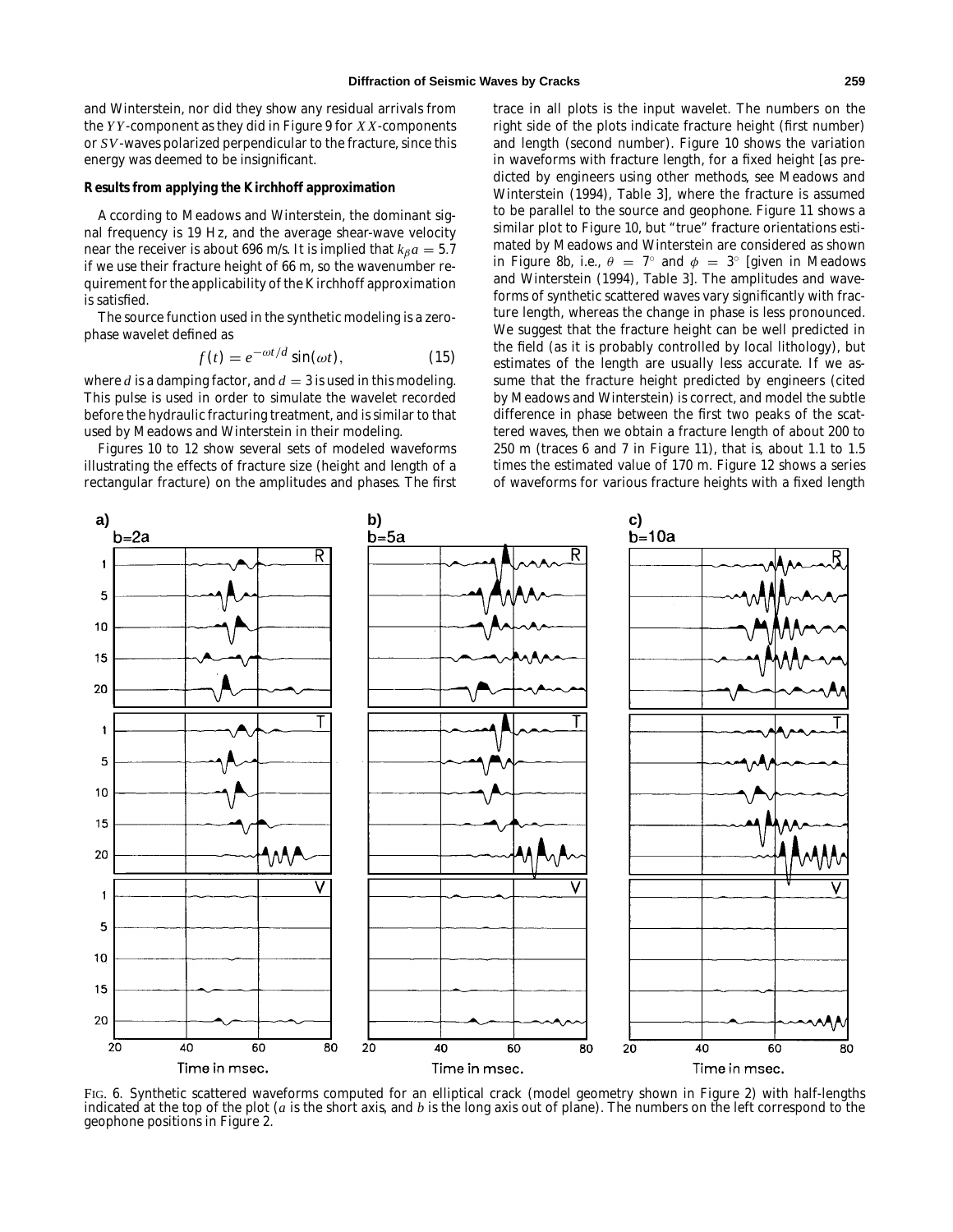of 250 m. The amplitudes of the scattered waves change very little, and by matching the phases we obtain a best model for the height of around 56 to 72 m (traces 4 to 6 in Figure 12), which roughly agrees with the previously estimated height of 66 m. This is in contrast to Meadows and Winterstein, who obtain half the predicted length and almost require double the predicted height. The modeling results from their study and our own work are summarized as follows: Our result:

and

$$
H_{\rm modeled} \approx H_{\rm predicted}
$$

 $1.5L_{\text{predicted}} \leq L_{\text{modeled}} \leq 2L_{\text{predicted}}$ 

Meadows and Winterstein's result:

$$
L_{\rm modeled}\leq 0.5 L_{\rm predicted},
$$

and

$$
H_{\text{predicted}} \leq H_{\text{modeled}} \leq 2 H_{\text{predicted}}.
$$

In the above,  $H_{\rm modeled}$  and  $L_{\rm modeled}$  are the fracture height and length found by matching the observed diffracted wavelets.

**a) b) c)**

 $\overline{\mathsf{R}}$ 

Our model does not require a significant adjustment of the estimated fracture height, but does require a slightly longer length. Note that in Figures 10 to 12, the scattered *SH*-waves (polarized parallel to the fracture) are negligible. This is due to the observation geometry and scattered radiation pattern and is not an intrinsic feature of the scattered *SH*-waves.

# **Implications for time-dependent changes in wavelets**

Our results and those of Meadows and Winterstein provide strong evidence that the induced hydraulic fracture is responsible for the observed residual waves. Both the amplitudes and phases were matched reasonably well using the Kirchhoff approximation. Our final preferred model requires a fracture length of about 1.1 to 1.5 times the predicted length, while the fracture height is approximately the same as previously estimated from radioactive tracers (Meadows and Winterstein). These results differ from those obtained by Meadows and Winterstein, who require a short fracture length to match the phases. Meadows and Winterstein stated that the phase differences are not sensitive enough to determine the fracture sizes (length and height) with much confidence. However, by simultaneously matching the amplitudes

 $b = 10a$ 

Ŕ

R



indicated at the top of the plot (*a* is the short axis, and *b* is the long axis out of plane). The numbers on the left correspond to the geophone positions in Figure 2.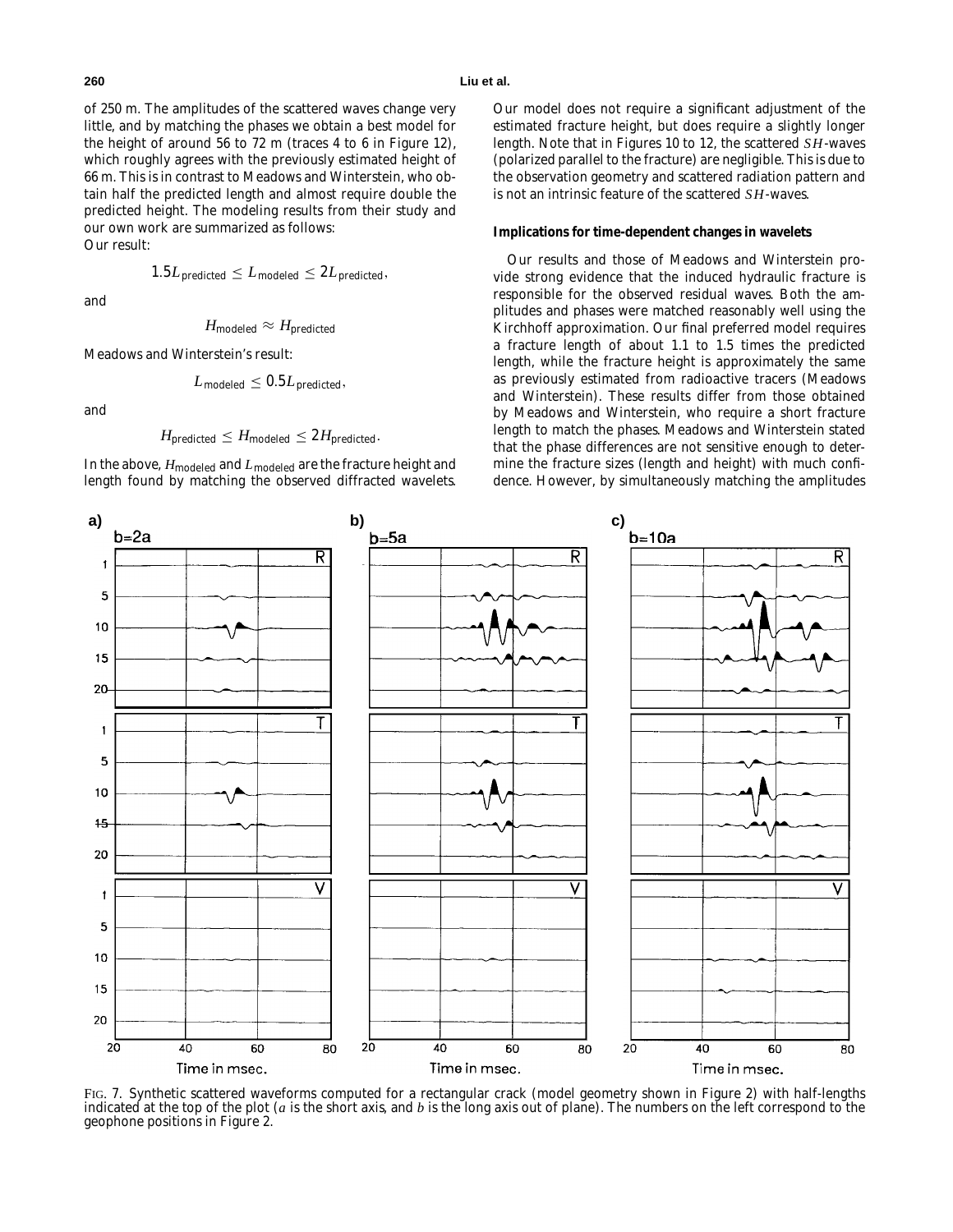and phases, we have more constraints in the modeling. To make full use of this relatively new method in estimating the fracture dimensions, it is desirable to have a range of observations that provide a good angular coverage to obtain an accurate model.

It is interesting to note that the relative amplitudes of the two peaks of the synthetic scattered wavelets vary with the size of the fractures (Figures 11 to 12). This is particularly obvious in Figure 11, which shows the synthetic scattered wavelets for different fracture heights. We see that the amplitudes of the first peak gradually increase with increasing fracture height, whereas the amplitudes of the second peak change more dramatically. This feature is similar to the observed variation of scattered wavelets with time (Figure 9). The synthetic seismograms thus reveal that diffracted waves are sensitive to changes in fracture size.

Our modeling can also address the fracture closure process. The signals observed during the collapse of the fracture show a decrease in the amplitudes without significant change in the waveforms. Since we have shown that the scattered waveforms depend most strongly on the fracture length, the decrease in amplitude suggests that the hydraulic fracture collapsed perhaps by diffusion or leakoff along the whole of crack face, so that its aperture decreased while retaining the same length, rather than closing sequentially from the ends of the fracture.

# **CONCLUSIONS**

In this paper, we have studied the seismic response of single cracks using synthetic and field data examples. The theory developed for the scattering of elastic waves by cracks and fractures is numerically evaluated. The synthetic results calculated for waves scattered from a single crack display a rich variety of informative phenomena, some of which have been briefly investigated in this study. The results strongly depend upon the distance of the observation point from the scattering object (crack), the incident wavelength, and the type of wave polarization. Within the shadow zone, the waves that dominate the solution near the crack are quite different from those that dominate at larger distances.

We have demonstrated that by matching observed waveform characteristics (phases and amplitudes) of diffracted waves, it is possible to gain an estimate of fracture dimensions when diffracted waves are accurately recorded, as in the Meadows and Winterstein (1994) experiment. Even when diffracted waves cannot be separated (or isolated), matching the full

**b)**



FIG. 8. (a) Plan view of the Lost Hills experiment (modified from Meadows and Winterstein, 1994). (b) Schematic illustration of the 3-D configuration of the source, geophones, and expected fracture positions in the field experiment (not to scale). *H* and *L* denote the fracture height and length, respectively. Here,  $\theta$  and  $\phi$  represent the fracture inclination (from vertical) and azimuth (from the direction between boreholes 1-8B and 11-10X), respectively.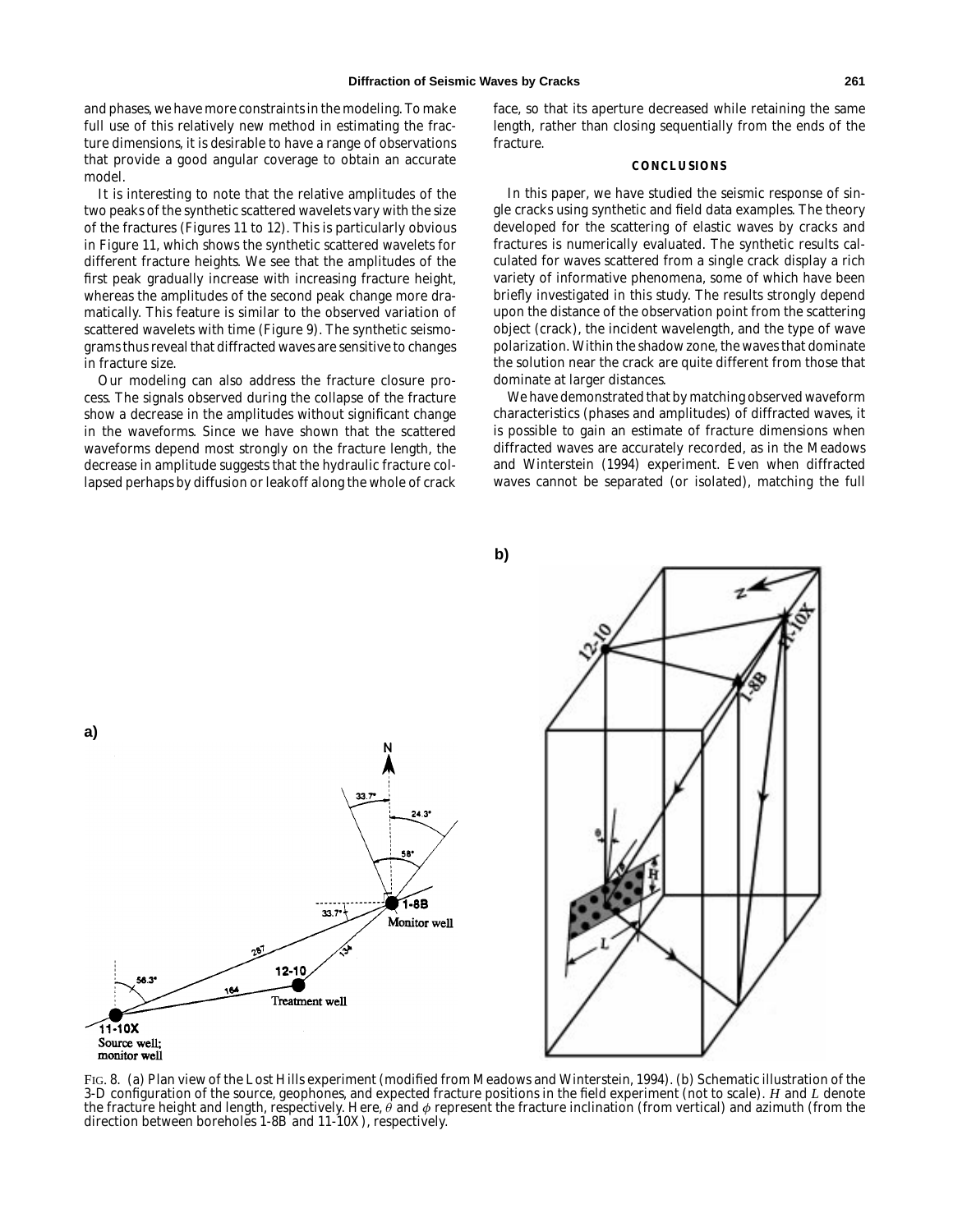waveform may still be possible, but this is probably less accurate since diffracted waves are usually much smaller than direct waves and are hidden in the coda of the direct waves.

Our modeled fracture length seems relatively large in comparison to previously published results, although the corresponding height matches agree well with the predicted propped height. One should, however, be cautious in placing too much faith in the modeling results. As indicated by Meadows and Winterstein, a rectangular area representation of a hydraulic fracture may be oversimplistic; in reality the hydraulic fracture is certainly not uniform and does not have the same opening everywhere. A more realistic hydraulic fracture model may look like an elliptical disturbed area, or more likely two elliptical disturbed areas placed symmetrically about the borehole axis (W. D. Rizer and J. H. Queen, Pers. Comm.). Modeling such fractures would be useful if several raypaths



FIG. 9. Observed diffracted wavefield from the *X X*-component (*SV*-waves) after subtracting the last recorded trace, assumed to be the incident wavelet, from each of the other wavelets (modified from Meadows and Winterstein, 1994).



FIG. 10. Modeled scattered waveforms of *SV*-waves (*X X*-components) and *SH*-waves (*Y Y* -components) (labeled *R* and *T* , respectively) for various fracture lengths given on the right side of the plot with a fixed height. The length (*L*) and height (*H*) are given in meters on the right-hand side of the plot. The first trace is the input wavelet. The fracture is parallel to the plane containing the source and receiver; true fracture dip and true orientation were not considered.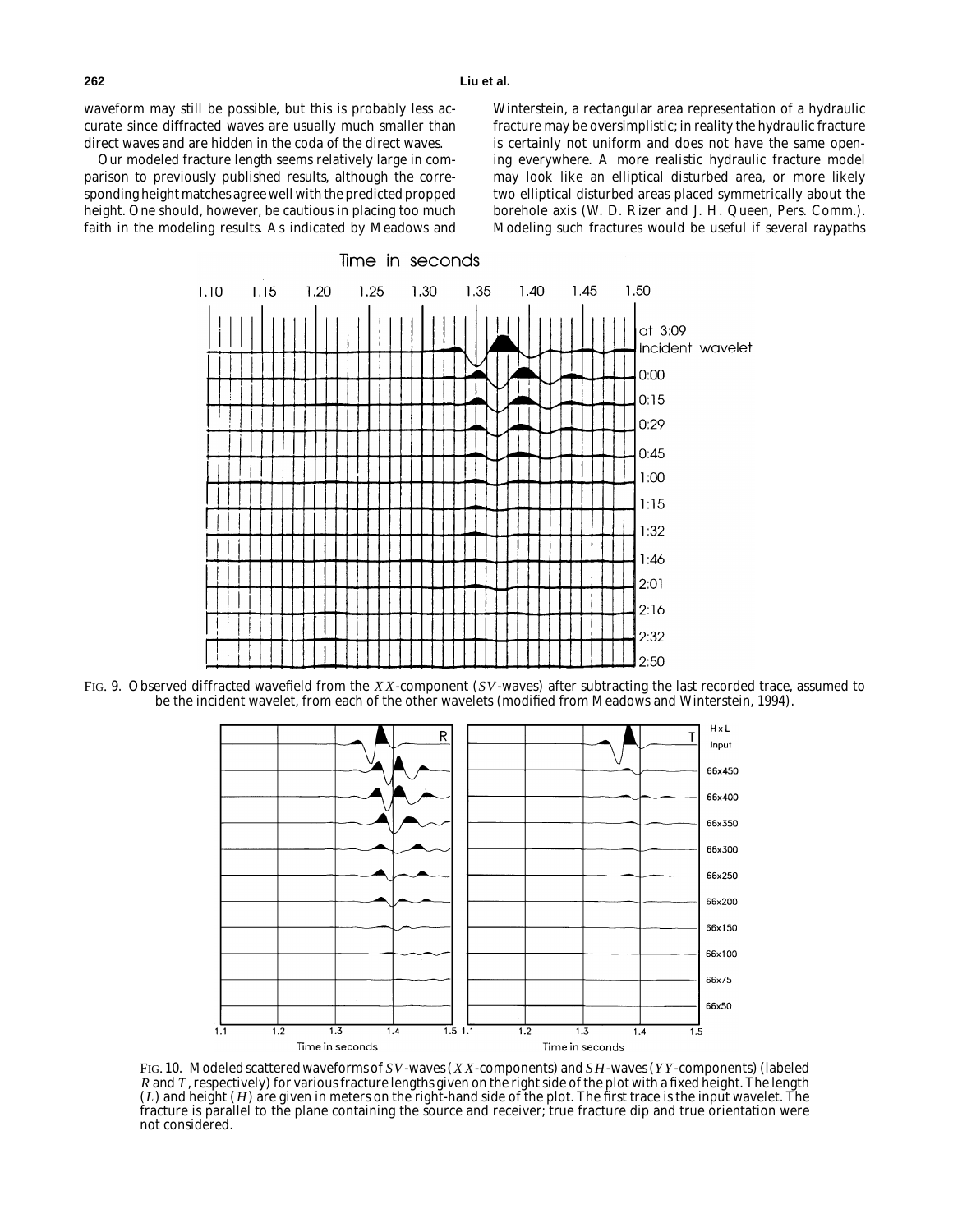

FIG. 11. Same as Figure 10, but with true fracture dip and orientation (see Table 3 of Meadows and Winterstein, 1994).



FIG. 12. Same as Figure 9, but for various fracture heights given on the right side of the plot and at a fixed fracture length.

are available so that an accurate picture of the fracture may be obtained. Nevertheless, we have demonstrated that the limit and extent of fracture can be established through matching observed waveforms, and in this sense our modeling is successful.

#### **ACKNOWLEDGMENTS**

We are grateful to Mark Meadows and Don Winterstein of Chevron for useful discussion about their field data and for detailed comments (by M. Meadows) on this paper. We thank John Queen and Bill Rizer of Conoco for useful discussion and comments during all stages of this project, and David Booth, Colin MacBeth, Tim Pointer, and Phil Wild of BGS for their comments on the manuscript. We also thank R. L. Brown, K. D. Mahrer (Associate Editor), and an anonymous reviewer for their detailed comments and criticisms that have greatly improved the readability of this paper. This work was supported by Conoco (UK) Limited through contract no. 2.343, and the Natural Environment Research Council of UK, and is published with the approval of Conoco (UK) Limited and the Director of the British Geological Survey (NERC).

#### **REFERENCES**

- Achenbach, J. D., Gautesen, A. K., and McMaken, H., 1982, Ray methods for waves in elastic solids, with application to scattering by cracks: Pitman Learning.
- Aki, K., and Richards, P. G., 1980, Quantitative seismology: theory and methods: W. H. Freeman & Co.
- Chen, G., and Zhou, H., 1994, Boundary element modeling of nondispersive and dispersive waves: Geophysics, **59**, 113–118.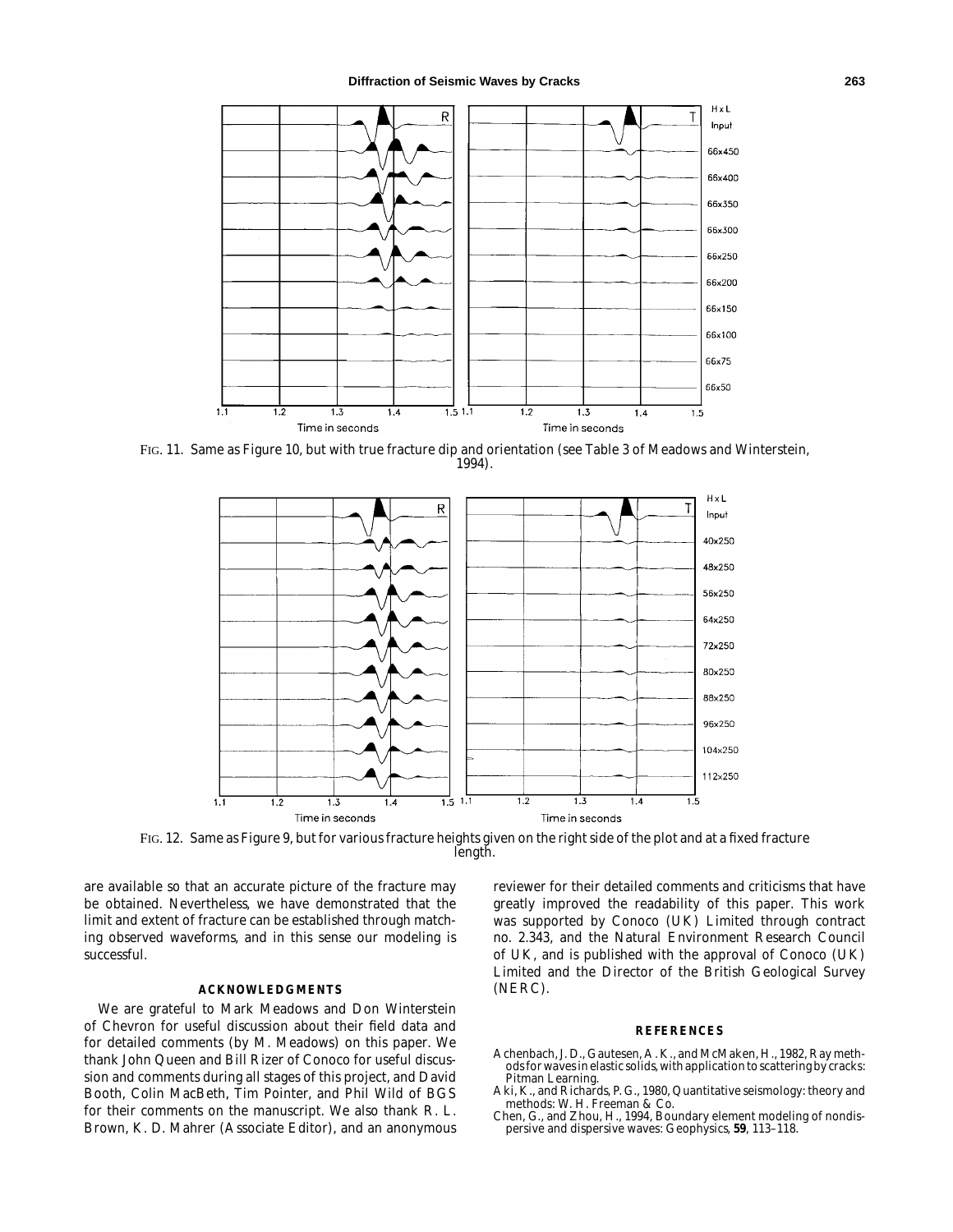Coutant, O., 1989, Numerical study of the diffraction of elastic waves by fluid-filled cracks: J. Geophys. Res., **94**, 17 805–17 818.

- Crampin, S., 1985, Evaluation of anisotropy by shear-wave splitting: Geophysics, **50**, 142–152.
- Douglas, A., and Hudson, J. A., 1990, The effect on teleseismic *P* of the zone of damage created by an explosion: Geophys. J. Internat., **103**, 111–133.
- Fehler, M., and Aki, K., 1978, Numerical study of diffraction of plane elastic waves by a finite crack with application to location of a magma lens: Bull. Seis. Soc. Am., **68**, 573–598.
- Fehler, M., and Pearson, C., 1984, Crosshole seismic survey: application for studying subsurface fracture systems at a hot dry rock geothermal site: Geophysics, **49**, 37–45.
- Geertsma, J., and deKlerk, F., 1969, A rapid method of predicting width and extent of hydraulically induced fracture: J. Petr. Tech., **21**, 1571– 1581.
- Gu, B., Nihei, K. T., Myer, L. R., and Pyrak-Nolte, L. J., 1996, Fracture interface waves: J. Geophys. Res., **101**, 827–835.
- Hudson, J. A., 1980, The excitation and propagation of elastic waves: Cambridge Univ. Press.
- Hudson, J. A., and Heritage, J. R., 1981, The use of Born approximation in seismic scattered problems: Geophys. J. Roy. Astr. Soc., **66**, 221–240.
- Hudson, J. A., Liu, E., and Crampin, S., 1996, Reflection and diffraction from a bounded fault: Geophys. J. Internat., in press. Liu, E., Hudson, J. A., Crampin, S., Rizer, W. D., and Queen, J. H., 1995,
- Seismic properties of a general fracture, *in* Rossmanith, H. P., Mechanics of jointed and faulted rocks: A. A. Balkema, 673–678.
- Meadows, M., and Winterstein, D., 1994, Seismic detection of a hydraulic fracture from shear-wave VSP data at Lost Hills Field, California:

- Geophysics, **57**, 11–26. Niitsuma, H., and Saito, H., 1991, Evaluation of the three-dimensional configuration of a subsurface artificial fracture by the triaxial shear
- shadow method: Geophysics, **56**, 2118–2128. Press, W. H., Teukolsky, S. A., Vetterling, W. T., and Flannery, B. P., 1992, Numerical recipes: the art of scientific computing: Cambridge Univ. Press.
- Pyrak-Nolte, L. J., Myer, L. R., and Cook, N. G. W., 1990, Transmission of seismic waves across single natural fractures: J. Geophys. Res., **95**, 8617–8638.
- Raynaud, B., 1988, Diffraction modeling of 3-D lower crustal reflectors: Geophys. J. Internat., **93**, 149–161.
- Tatham, R. H., and McCormack, M. D., 1991, Multicomponent seismol-
- ogy in petroleum exploration: Soc. Expl. Geophys. van der Hijden, J. H. M. T., and Neerhoff, F. L., 1984a, Scattering of elastic waves by a plane crack of finite width: J. App. Mech., **51**, 646– 651.
- 1984b, Diffraction of elastic waves by a subsurface crack (in-plane motion): J. Accost. Soc. Am., **75**, 1694–1704.
- Vinegar, H. J., Willis, P. B., DeMartini, D. C., Shlyapobersky, J., Deeg, W. F. J., Adair, R. G., Woerpel, J. C., Fix, J. E., and Sorrells, G. G., 1992, Active and passive seismic imaging of a hydraulic fracture in diatomite: J. Petr. Tech., **44**, 28–34 and 88–90.
- Wills, P. B., DeMartini, D. C., Vinegar, H. J., Shlyapobersky, J., Deeg, W. F. J., Adair, R. G., Woerpel, J. C., Fix, J. E., and Sorrells, G. G., 1992, Active and passive imaging of hydraulic fractures: The Leading Edge, **11**, No. 7, 15–22.
- Wu, R. S., and Aki, K., 1985, Scattering characteristics of elastic waves by an elastic heterogeneity: Geophysics, **50**, 582–589.

# **APPENDIX**

#### **DERIVATION OF DISPLACEMENT DISCONTINUITIES**

In equations (8) and (9), we give the scattered radiation of plane-wave response for a *P*- and *S*-wave scattered by a crack. The key step is the calculation of the jump in displacement, or the crack opening displacement  $[\mathbf{u}] = \mathbf{u}_2 - \mathbf{u}_1$ , where  $\mathbf{u}_2$  and  $\mathbf{u}_1$ are the displacements across a fracture. If the incident wave is a plane wave (neglecting the time-dependent term),

$$
\mathbf{u}^0 = \mathbf{q} \cdot e^{i\mathbf{k} \cdot \mathbf{x}},\tag{A-1}
$$

where  $\mathbf{k} = \mathbf{n}\omega/v$  is the wavenumber vector, v is the *P*- or *S*-wave velocity, and  $\omega$  is the frequency.  $\mathbf{n} \cdot \mathbf{q} = 1$  for *P*-waves, and  $\mathbf{n} \cdot \mathbf{q} = 0$  for *S*-waves. In the local coordinate system, where the raypaths lie in the *x*-*z* plane and the fracture in the *x*-*y* plane, the unit propagation vector  $\mathbf{n} = (\sin \theta, 0, \cos \theta)$ , we have the polarization vector **q** =  $(\sin \theta, 0, \cos \theta)$  for *P*-waves, **q** =  $(\cos \theta, \sin \theta)$  $0, -\sin\theta$  for *SV*-waves, and  $\mathbf{q} = (0, 1, 0)$  for *SH*-waves, where  $\theta$  is the incident angle with respect to the fracture normal, i.e., the *z*-axis. The Kirchhoff approximation consists of replacing [**u**] by the values it would have if the fracture were not bounded; that is the equivalent discontinuity on an unbounded fracture plane. The approximation to [**u**] takes the form

$$
[\mathbf{u}] = \mathbf{Q} \cdot e^{i\mathbf{k} \cdot \mathbf{X}},\tag{A-2}
$$

for points **X** on the fracture plane, where **Q** is independent of **X**.

# *SH***-wave incidence**

In the case of *SH*-wave incidence,  $\mathbf{q} = (0, q_2, 0)$  and  $\mathbf{u}_0 =$ (0,  $q_2$ , 0)  $e^{i\mathbf{k} \cdot \mathbf{x}}$ , and the reflected *SH*-wave is then given by

$$
\mathbf{u}^r = (0, q_2, 0) R_{SH} e^{i\mathbf{k} \cdot \mathbf{x}}, \qquad (A-3)
$$

and the transmitted *SH*-wave is given by

$$
\mathbf{u}^{t} = (0, q_2, 0) T_{SH} e^{i\mathbf{k} \cdot \mathbf{x}}, \qquad (A-4)
$$

where  $R_{SH}$  and  $T_{SH}$  are the plane *SH*-wave reflection and transmission coefficients, respectively. If we assume that the horizontal fracture is in the  $z = 0$  plane, we have

$$
[u1]|x1=0,x3=0 = [u3]|x1=0,x3=0 = 0,
$$
 (A-5)

 $Q_1 = Q_3 = 0$ , and

$$
[u_2]|_{x_3=0} = u_2^t - (u_2^r + u_2^0)|_{x_3=0} = Q_2, \qquad (A-6)
$$

so we have

$$
Q_2 = T_{SH} - (R_{SH} + q_2). \tag{A-7}
$$

Equation (A-7) can be simplified further. Using the analytic expressions for  $T_{SH}$  and  $R_{SH}$  given by Pyrak-Nolte et al. (1990),

$$
T_{SH} = \frac{2K_y}{(2K_y - i\mu k_3)},
$$
 (A-8)

and

$$
R_{SH} = \frac{-i\mu k_3}{(2K_y - i\mu k_3)},
$$
 (A-9)

equation (A-7) then becomes

$$
Q_2 = \frac{-2}{[1 + 2iK_y/\mu k_3]},
$$
 (A-10)

where  $K_y$  is the fracture stiffness,  $\mu$  is the shear modulus,  $k_3$  is the vertical wavenumber  $[k_3 = (\omega/\beta) \cos(\theta)]$ ,  $\theta$  is the angle of incidence, and we assume  $q_2 = 1$ . The alternative derivation of equation (A-10) is by direct use of the formula  $[u_2] = (1/K_y)\tau_2$ (see Liu et al., 1995; Pyrak-Nolte et al., 1990), where  $\tau_2 = \sigma_{23}$ is the component of stress.